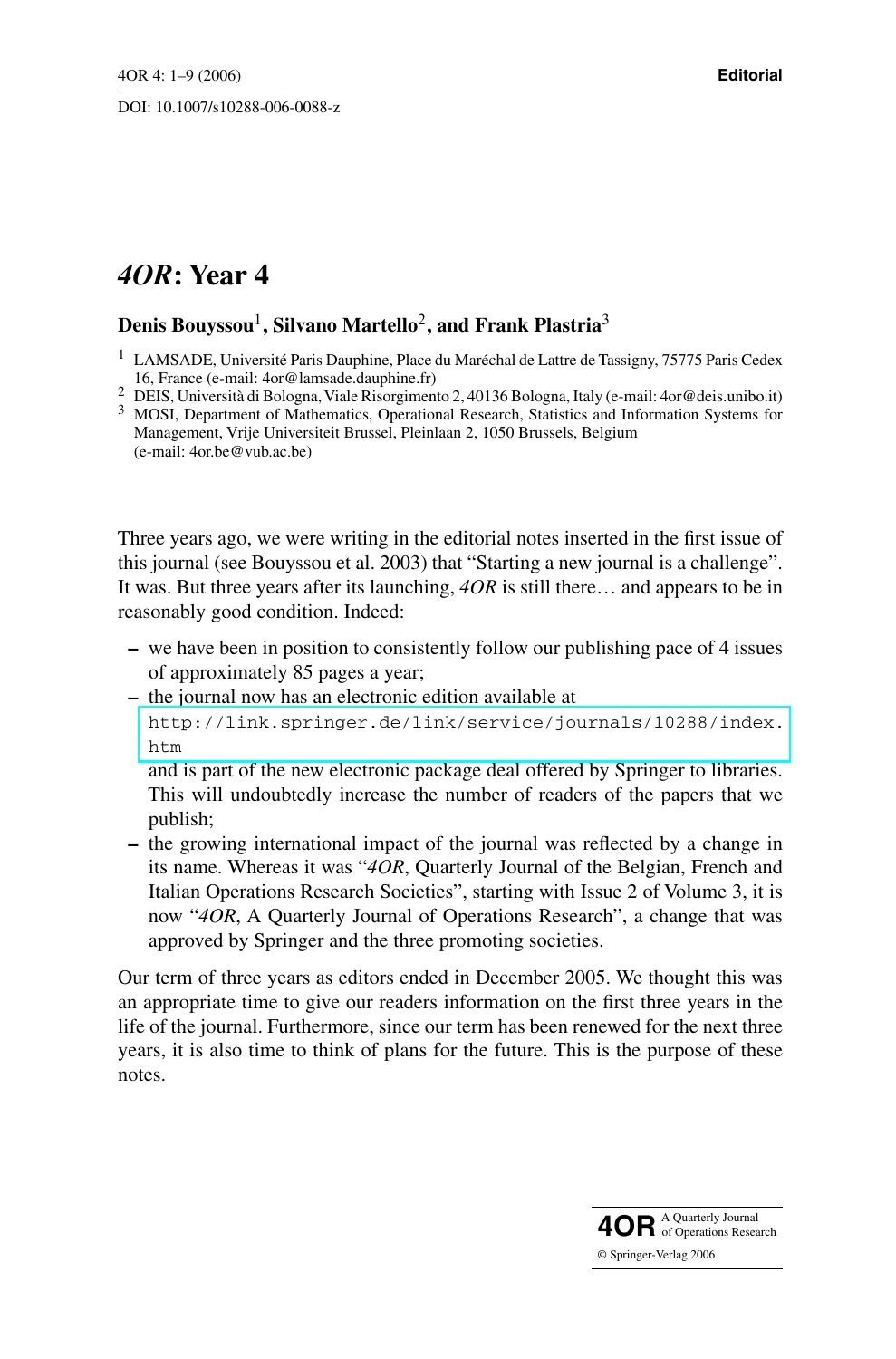# **1 What has been published?**

As announced in our earlier editorial notes, the journal was intended to publish papers of five different kinds:

- **–** invited surveys;
- **–** regular papers;
- **–** abstracts of PhD Theses;
- **–** industrial papers;
- **–** display papers.

All types of papers, except "display papers", were indeed published in our first three years of existence. Furthermore, experience has induced us to allow for an additional type of paper, *educational papers*, aiming at giving an up-to-date exposition of classical OR problems that are frequently used in OR classes, or throwing a novel light on such. In addition, we occasionally publish *book reviews* as regular (short) papers in which an invited scientist expresses his/her opinion on a recent relevant book in our field. Three of them were published so far.

A synthetic view of what was published in the first three volumes appears in Table 1.

| Type of papers            | Number of papers |  |
|---------------------------|------------------|--|
| Invited surveys           | 11               |  |
| <b>Educational papers</b> | 1                |  |
| Regular papers            | 37               |  |
| Industrial papers         |                  |  |
| PhD Thesis abstracts      | 17               |  |

**Table 1.** Types of papers published (2003–2005)

*Note*: 3 of the 37 regular papers are book reviews

#### *1.1 Regular papers*

Regular papers are the core of the journal. Excluding book reviews, we published 34 such papers giving an average number of 2.8 regular papers per issue. Information on submissions and on the selection process is given in Sect. 2. Table 2 details the country of origin of the papers published (for papers with multiple authors, we conventionally record the nationality of the majority of authors, using the country of origin of the first author to break ties). The good news here is that Belgium, France and Italy account for 47% of all papers, showing that the research output of these three countries is well represented in *4OR* but also that the journal is attracting authors from outside the three promoting countries.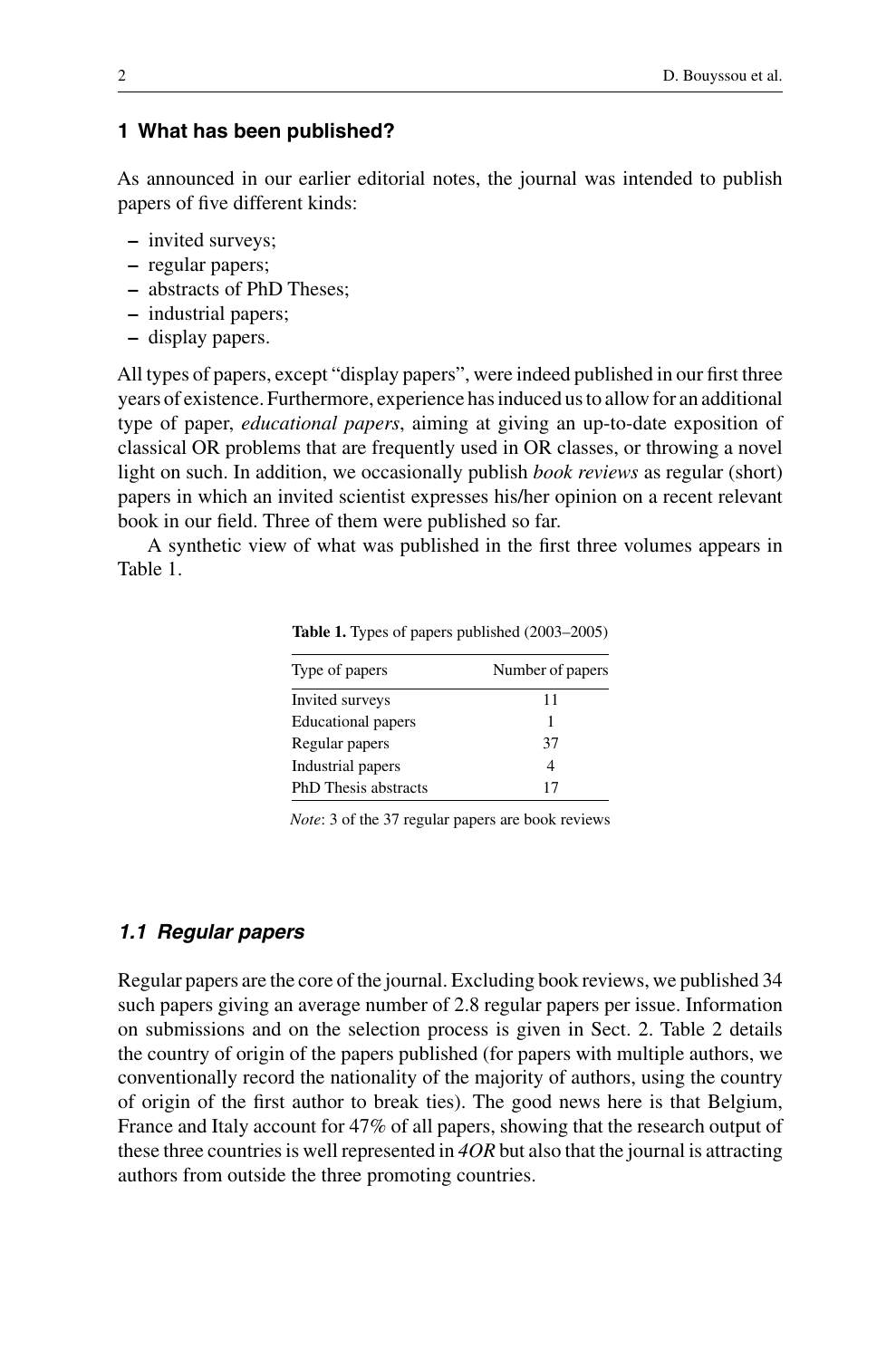| Country      | Number of papers | Percentage |  |
|--------------|------------------|------------|--|
| Italy        | 8                | 23.7%      |  |
| France       | 5                | 14.8%      |  |
| Belgium      | 3                | 8.8%       |  |
| UK           | 3                | 8.8%       |  |
| Germany      | 3                | 8.8%       |  |
| Portugal     | $\overline{c}$   | 5.9%       |  |
| Switzerland  | $\overline{c}$   | 5.9%       |  |
| USA          | $\overline{c}$   | 5.9%       |  |
| Algeria      | 1                | 2.9%       |  |
| Luxembourg   | 1                | 2.9%       |  |
| Morocco      | 1                | 2.9%       |  |
| South Africa | 1                | 2.9%       |  |
| Turkey       | 1                | 2.9%       |  |
| Ukraine      | 1                | 2.9%       |  |
| Total        | 34               | 100%       |  |

**Table 2.** Origin of regular papers published (excluding book reviews) (2003–2005)

Our initial intention was to publish only short papers in this section of the journal and the fuzzy constraint of 12 pages was announced. We quickly came to realize that this constraint, although soft, was detracting many authors to submit to this journal as soon as their text was significantly exceeding the limit. Hence, we have removed this constraint; short papers are nevertheless favored and are more likely to be processed within a short period of time.

The average length of the regular papers published (excluding book reviews) is 13.3 pages with a minimum of 4 pages and a maximum of 22 pages. This is detailed in Table 3. Around half the papers published are under 14 pages, which, we think, is in line with our initial announcement.

Although 34 papers is too small a number to produce meaningful statistics, we have the feeling that the papers that were published are representative of the main areas of research in OR.

| Length       | Number of papers | Percentage |  |
|--------------|------------------|------------|--|
| $x \leq 10$  | Q                | 26.5%      |  |
| 11 < x < 14  | 7                | 20.6%      |  |
| 15 < x < 18  | 16               | 47.1%      |  |
| 19 < x       | 2                | 5.8%       |  |
| <b>Total</b> | 34               | 100%       |  |

**Table 3.** Length in pages of regular papers (excluding book reviews) published (2003–2005)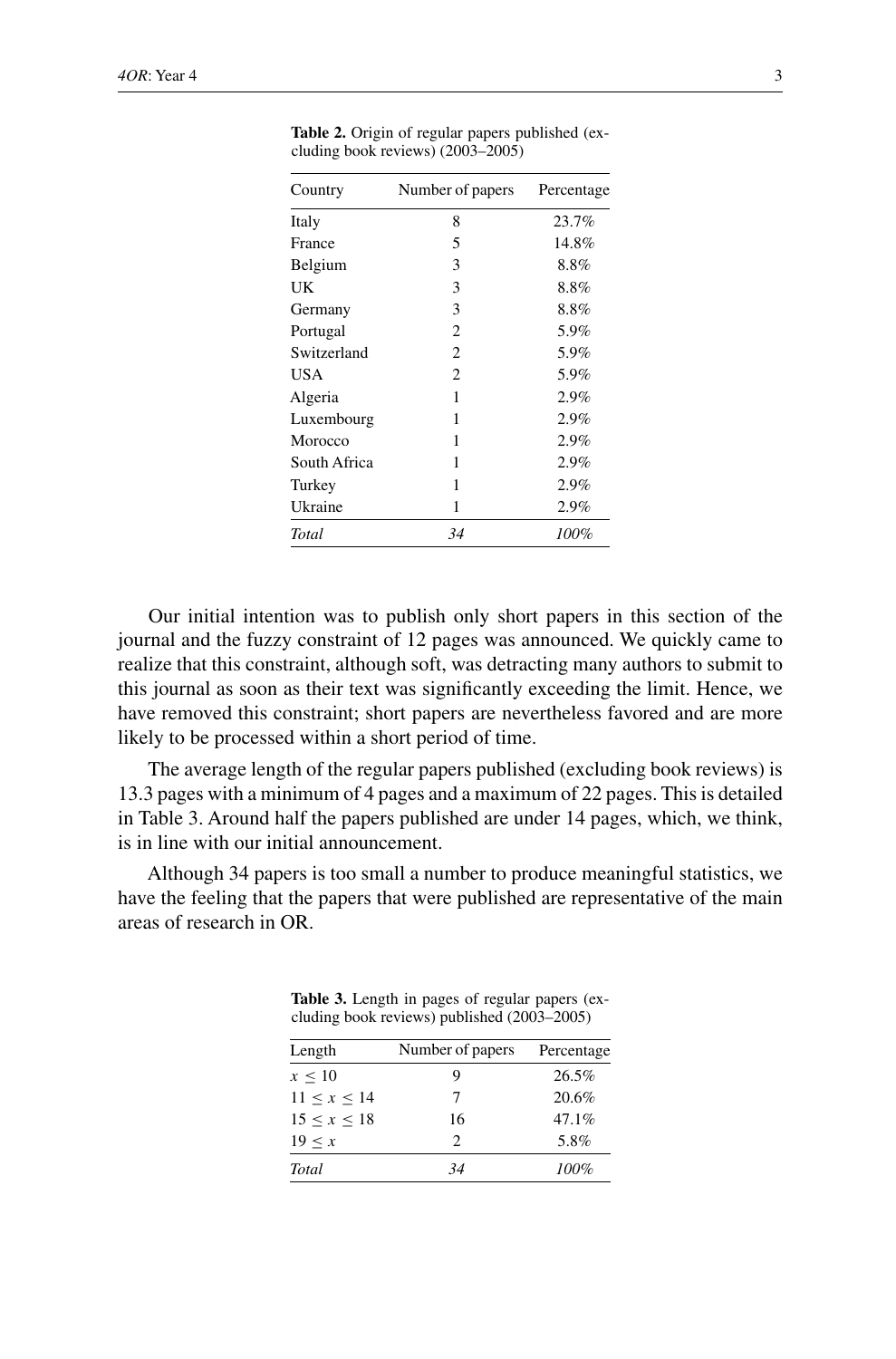**Table 4.**Topics covered in invited surveys  $(2003 - 2005)$ 

| Bilevel programming                 |
|-------------------------------------|
| Classification and OR               |
| Combinatorial auctions              |
| Complexity of nonlinear programming |
| Counting and enumeration complexity |
| Dial-a-Ride problem                 |
| Ethics in OR/MS                     |
| Frequency assignment problem        |
| Lagrangian relaxation               |
| Lifting of valid inequalities       |
| Production planning                 |

|                 |  |  | <b>Table 5.</b> Origin of invited surveys |
|-----------------|--|--|-------------------------------------------|
| $(2003 - 2005)$ |  |  |                                           |

| Country    | Number of surveys |
|------------|-------------------|
| Canada     | 3                 |
| France     | 3                 |
| Belgium    | $\mathfrak{D}$    |
| Germany    | 1                 |
| Italy      |                   |
| <b>USA</b> |                   |

#### *1.2 Invited surveys*

During the period 2003–2005, we have published 11 invited surveys, one per issue (except for one issue in which the invited survey was replaced by an educational paper). The average length of these papers was 31.6 pages (minimum 13, maximum 57). Hence, a substantial part of the journal is devoted to these texts. Whereas the room taken by these surveys decreases the space left for regular papers, our belief is that these papers will tend to be frequently referenced, therefore increasing the visibility of the journal, which should be beneficial for all authors in the long run.

Papers in this section are solicited by one of us and are reviewed collectively by the three of us. We have tried hard to solicit papers dealing with important or emerging fields of OR (see Table 4). Furthermore, we have strived to obtain papers from authors coming from a large variety of countries (see Table 5; we use the same convention as above).

# *1.3 PhD Thesis abstracts*

The journal publishes abstracts of PhD Theses defended in Belgium, France and Italy (or by Belgian, French and Italian students studying abroad). These abstracts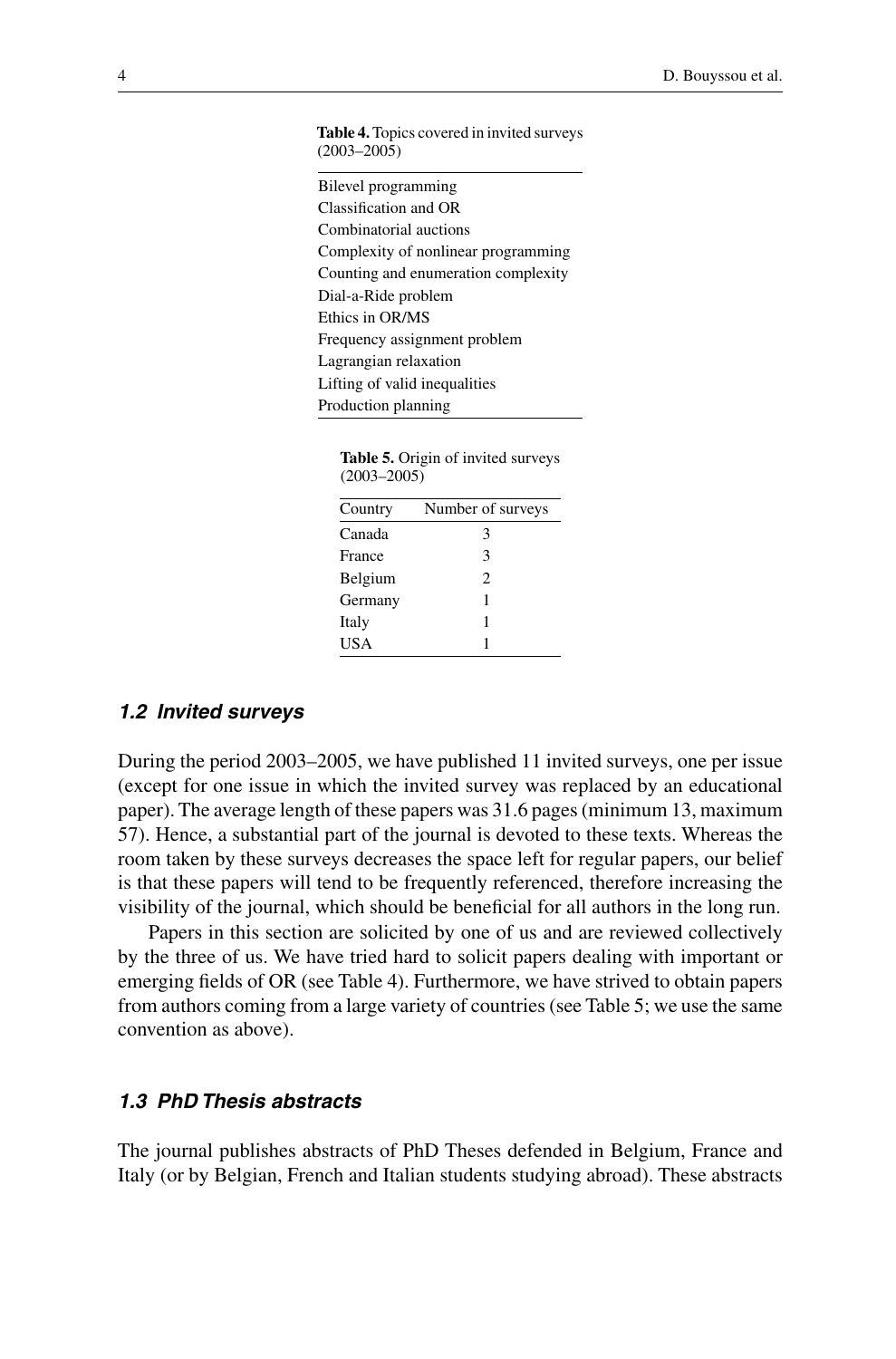are published under the responsibility of the supervisor of the work. We have received a total of 17 abstracts. We published all of them although we retain the right not to do so in the future. Among these abstracts, 7 were coming from Belgium and 5 from both Italy and France. Most important universities in these three countries granting PhD Theses in OR are represented.

Denis Bouyssou (4or@lamsade.dauphine.fr) is responsible for this section: he reviews the abstracts, making sure that they are informative and that their presentation remains homogeneous. Authors willing to submit the abstract of their PhD Thesis should browse through previous issues of the journal to get a feeling of the standard presentation that has been adopted.

Abstracts should be 3 or 4 pages long. It is advisable that authors use space optimally and do not start a page that would not be reasonably full.

# *1.4 Industrial section*

Industrial papers consist of case studies, state-of-the-art papers on the applications of OR techniques or reflections on the practice of OR. We have published 4 papers in this section (using the same conventions as above, 1 from Canada, 1 from Italy, 1 from Switzerland and 1 from the UK). This relatively small number is somewhat disappointing to us. Although we are well aware of the fact that practitioners do not have much time or interest to write a paper, we shall work hard to increase the number of submissions to this section.

#### *1.5 Display section*

This section was intended for research groups and OR firms within the community of the three countries, giving them the opportunity to describe their recent directions of research and development and put their achievements in perspective.

The three promoting societies were responsible for the creation of this section of the journal. Unfortunately, we did not receive any submission in this section during the period 2003–2005. We interpret this lack of submission as the sign that research groups have little interest to present their activity in such a way: they already produce many reports on their research activities for evaluation purposes that are, in general, widely made available on the Internet. Our feeling is therefore that this section does not answer a real need of our research community and *we have decided to close it*.

#### **2 How were the papers selected?**

This section gives information on the reviewing process of regular papers for which a decision was taken before 31 December 2005.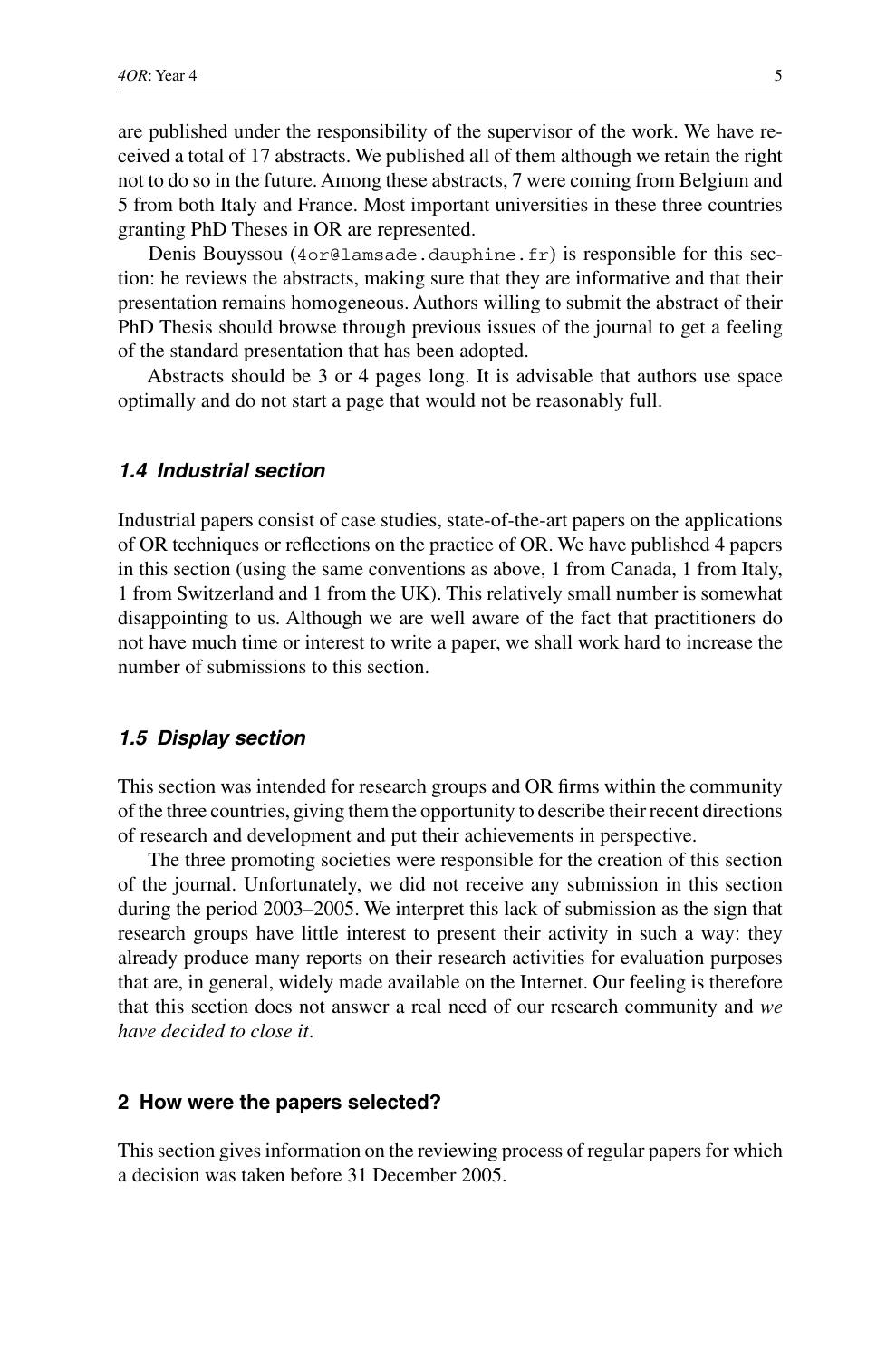Except for a case of plagiarism that was fortunately detected (see Bouyssou et al. 2006, for details on this astonishing case) the reviewing process of the papers was rather smooth, although our policy towards major revisions has been considered tough by some authors. The collaboration between the three editors proved effective and efficient. Our purely electronic way of handling papers revealed swift and economical.

# *2.1 Rejection rate*

Submissions have been following a regular pace. It is too early to produce any significant statistics on them. On 31 December 2005, a total of 189 regular papers (excluding book reviews) were fully processed. A total of 55 papers were accepted, meaning an overall rejection rate of 71%. This rejection rate is rather high. We are indeed happy to say that, in spite of the uncertainty involved in the launching of a new journal, we have never been led to publish a paper without being fully convinced of its quality. When interpreting this rejection rate, two facts should be kept in mind:

- **–** the launching of a new journal inevitably attracts "bottom of drawers" papers, likely to have been rejected elsewhere. Such poor quality papers were consistently rejected, therefore increasing the rejection rate;
- **–** the editorial policy of the journal, in order to ensure a fast and fair processing of the manuscripts, is to reject all papers needing a major revision. After they have been revised, such papers may however be resubmitted to the journal, in which case they are considered as new submissions.

This makes the comparison of our rejection rate with the one in other journals (when they publish it …) somewhat tricky.

# *2.2 Time before decision*

The mean time between the reception of the paper and the communication of the decision to the authors was 142 days (4.7 months) with a minimum of 0 days and a maximum of 807 days. Information on the reviewing time of regular papers is summarized in Table 6 and Fig. 1. For the 134 papers that were rejected, the mean time before decision was 125 days (4.1 months) with a minimum time of 0 days (paper rejected the day it was received) and a maximum time of 807 days (this case being rather exceptional: the average time before rejection is 119 days without this outlier).

For the 55 papers that were accepted the average time before decision was 183 days (6.1 month) with a minimum of 35 days and a maximum of 472 days.

It is too early to produce statistics on the time between acceptance and publication. This is all the more true since the launching period of the journal produced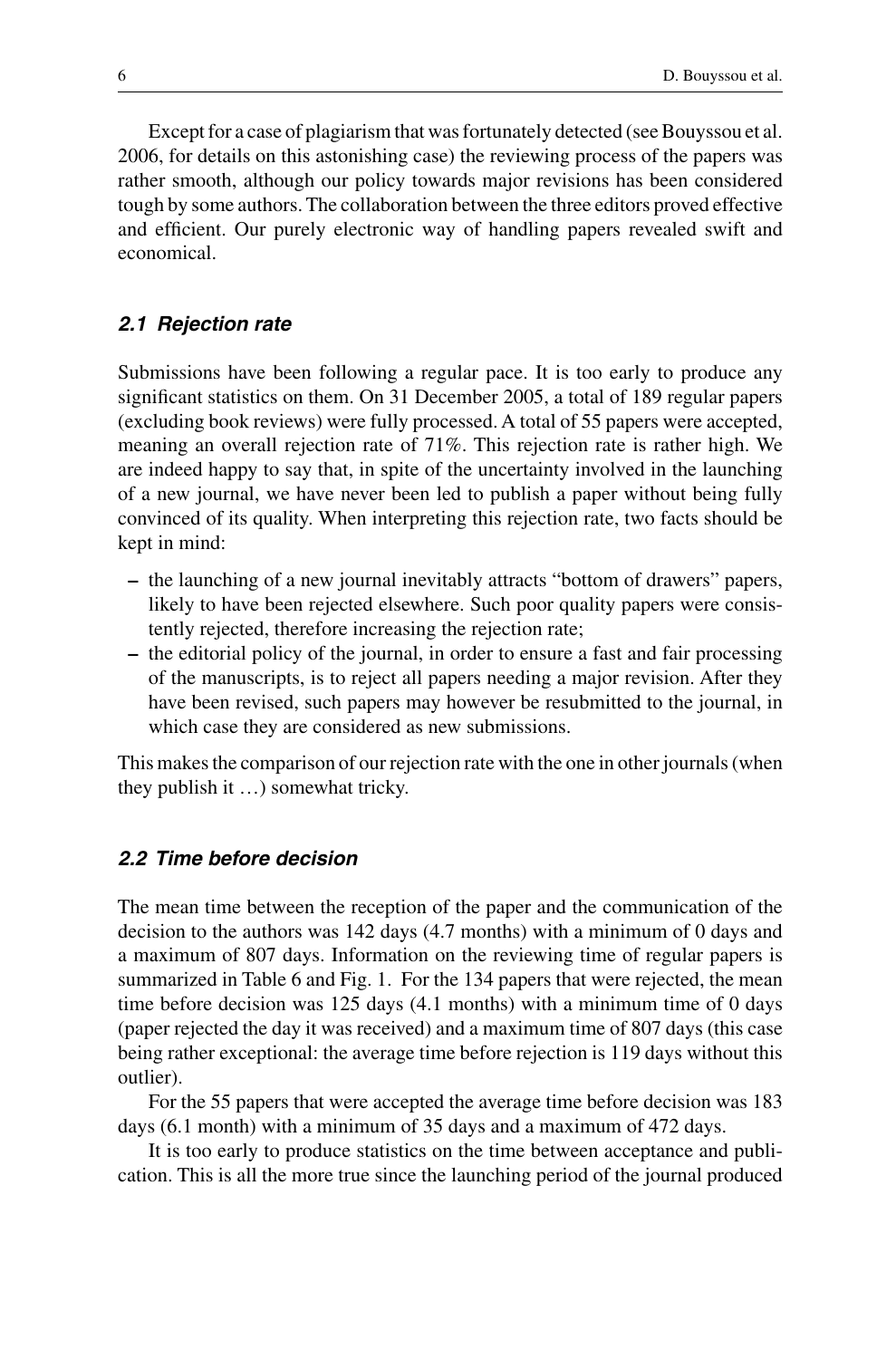| Time in days        | Number of papers |
|---------------------|------------------|
| $0 \leq x \leq 20$  | 17               |
| $21 \le x \le 40$   | 13               |
| $41 \le x \le 60$   | 17               |
| $61 \le x \le 80$   | 7                |
| $81 \le x \le 100$  | 13               |
| $101 \le x \le 120$ | 21               |
| $121 \le x \le 140$ | 15               |
| $141 \le x \le 160$ | 18               |
| $161 \le x \le 180$ | 14               |
| $181 \le x \le 200$ | 9                |
| $201 \le x \le 220$ | 15               |
| $221 \le x \le 240$ | 3                |
| $241 \le x \le 260$ | $\tau$           |
| $261 \le x \le 280$ | 6                |
| $281 \le x \le 300$ | 5                |
| $301 \le x \le 320$ | $\mathbf{1}$     |
| $321 \le x \le 340$ | 1                |
| $341 \le x \le 360$ | 1                |
| $361 \le x \le 380$ | $\theta$         |
| $381 \le x \le 400$ | $\overline{0}$   |
| $401 \leq x$        | 6                |
| Total               | 189              |

**Table 6.** Processing time (in days) of regular papers (excluding book reviews) (2003–2005)



**Fig. 1.** Distribution of processing time (in days) of regular papers (excluding book reviews) (2003–2005)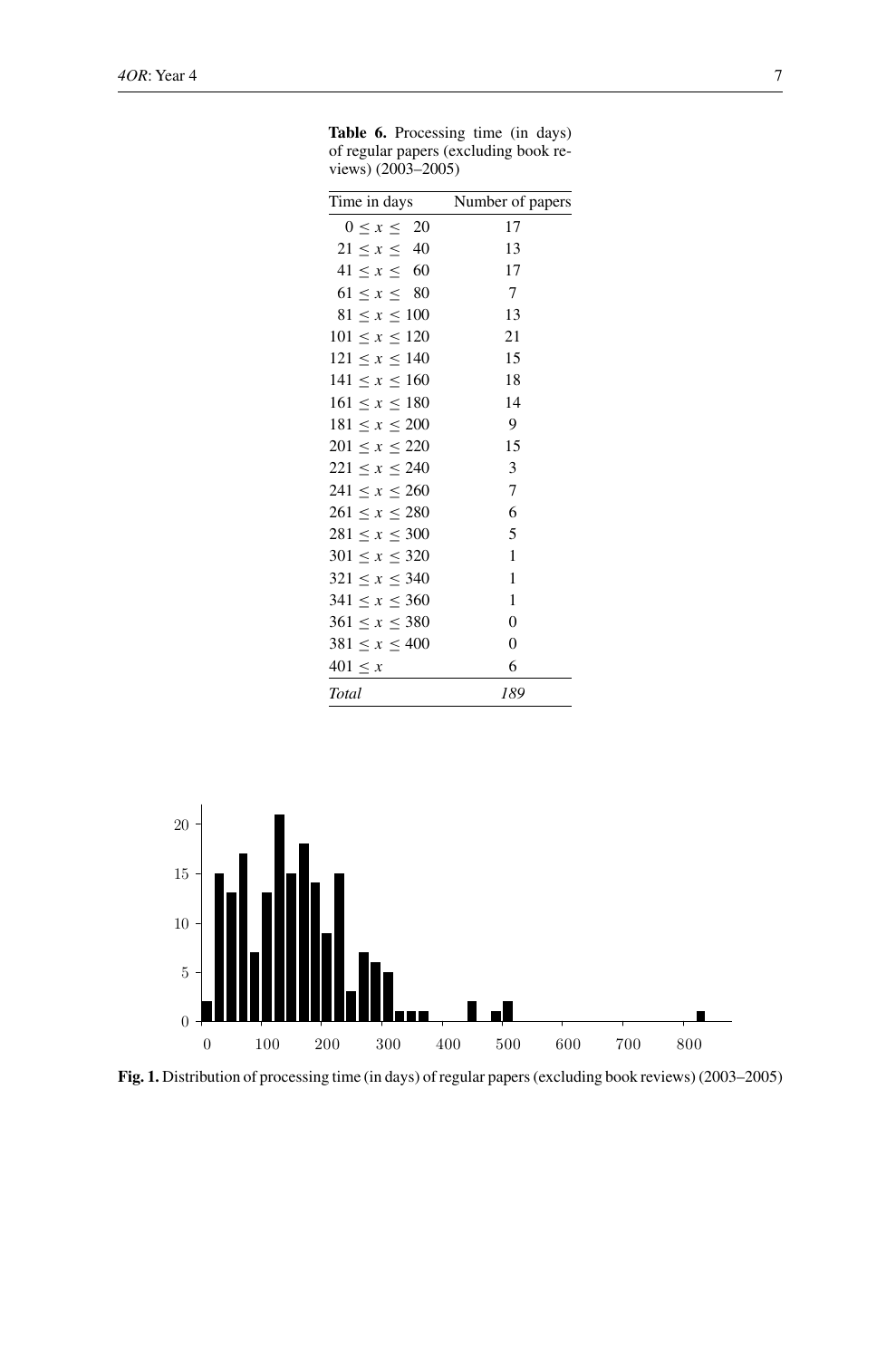many outliers. At the end of December 2005, 34 regular papers (excluding book reviews) were published among the 55 that were accepted. This means that 21 papers are now in the publishing queue.

# *2.3 Origin of papers*

Table 7 summarizes the country of origin of the 189 regular papers that were processed (when there are multiple authors, the convention is, here, to record the country in which the first author is working). The fact that the journal is attracting papers from outside the three promoting countries is happily confirmed. It should also be noticed that there is no significant difference between the rejection rate according to the country of origin of the authors: papers coming from Belgium, France or Italy obviously do not receive a special treatment. A notable exception are papers coming from countries in which academic institutions are still poorly structured and/or financed. We are sorry to say that, although we received many papers from such countries and in spite of our willingness to help colleagues doing good work under poor conditions, we have only been able to accept very few of these papers.

| Country         |     | Number of papers received Number of papers accepted Rejection rate |     |
|-----------------|-----|--------------------------------------------------------------------|-----|
| Europe          | 114 | 48                                                                 | 58% |
| among which BIF | 80  | 31                                                                 | 61% |
| <b>UJTSASA</b>  | 16  | 4                                                                  | 75% |
| Rest of world   | 59  | 3                                                                  | 94% |
| Total           | 189 |                                                                    | 71% |

**Table 7.** Origin of regular papers (excluding book reviews) (2003–2005)

BIF: Belgium, Italy, France

UJTSASA: USA, Japan, Taiwan, South America, South Africa

# **3 What are our plans?**

Being only three years old, *4OR* is still in its infancy… and therefore still vulnerable to the most common infantile diseases of journals. Since our present policy has been reasonably successful, we do not plan any revolutionary change for the next three years. Clearly, we will continue to work hard to attract good papers and to select them in the most careful way.

The journal is currently indexed and/or abstracted in *Abstracts in Operations Research*, *Zentralblatt für Mathematik* and *Mathematical Reviews*. One major issue on our agenda is to increase the visibility of the journal. A medium term objective